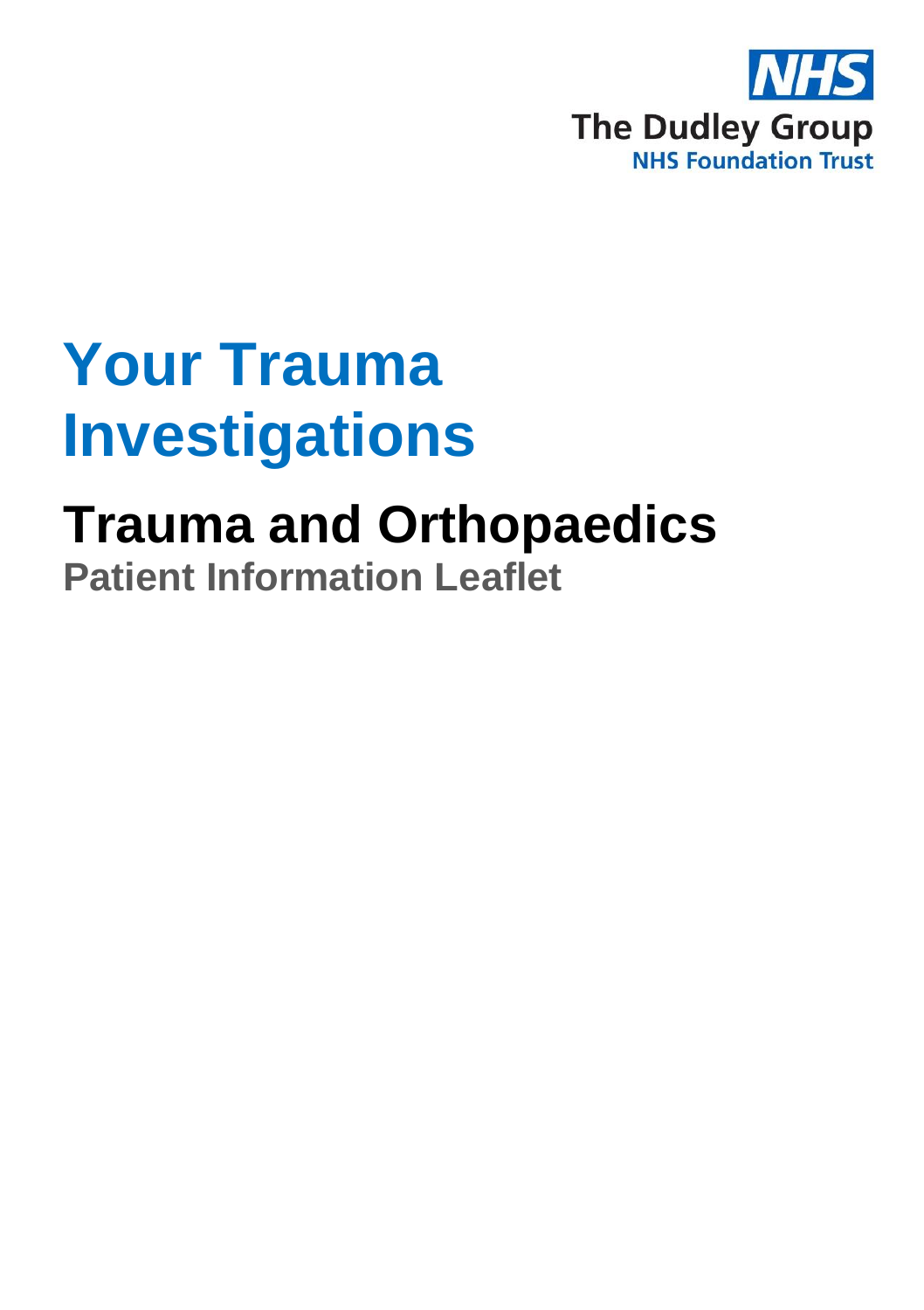## **Introduction**

Your consultant advises that the problem / injury you have warrants further investigations. It is not necessary for you to be in hospital while you wait for this scan, as we feel you will be more comfortable waiting at home.

#### **Our service**

The further investigation you need, and that is advised, will be either an MRI, CT or an ultrasound scan. If the consultant managing your care feels that one of these scans is necessary, it is important that you attend so that we are able to use this scan to look at your condition further, and then create a management plan that is best suited to you.

### **What happens next?**

You will be contacted by radiology with a date for an appointment to attend your scan. When you receive a date for your scan, please can you telephone the trauma co-ordinator on **01384 456111 bleep 7784**. This ensures that we can keep a record that you have received a date for a scan and that you are happy to attend. We can then also ensure that you have appropriate follow-up after completion of the investigation.

Following your imaging, the results will be reviewed by a consultant orthopaedic surgeon, and depending on the outcome and management techniques advised, you will either receive a telephone call to explain the outcome of your investigations, or to advise you of a forthcoming outpatient appointment.

It is important to note that if you have not received an appointment for your scan after three to four weeks, please contact us on the above number so that we can follow this up for you. Likewise, if you have any problems, concerns or questions about your scan or the process, please call the trauma co-ordinator on the above number.